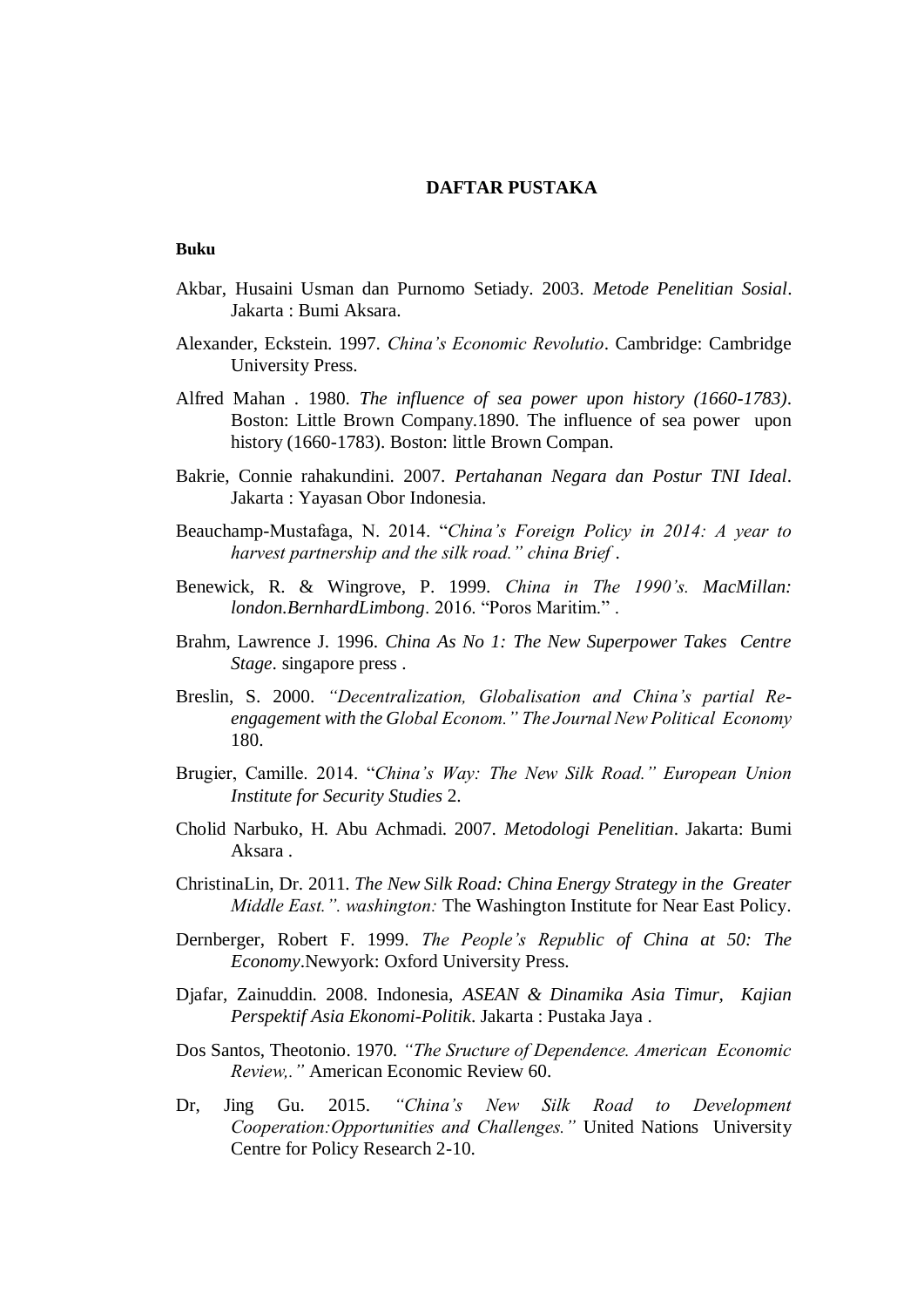- Elisabeth, Adrianna (2015). 2015. *Road Map Kebijakan Luar Negeri Indonesia (2015- 2019), Mewujudkan diplomasi ekonomi inkluisif, berbasis lingkungan dan berkelanjutan*. Jakarta : Lipi Obor .
- Fanzhang, H. (1994). 1994. " *Situation and Configuration of the East Asia Economy- And China's Economic Startegy in the Region*. ,." Chinese Economic Studies.
- Garver, J. W. 1993. *Foreign Relations of The People's Republic of Chin*. New Jersey: Prentice Hall, Englewood Cliffs .
- Grieger, Gisela. 2016. *"One Belt, One Road (OBOR): China's regional integration initiative."* European Parliamentary Research Service.
- Guidetti, A. 2015. *" The silk road, sand castles and the US-China Rivalry"* Strategic Security Analysis.
- Hadi, I. Wibowo dan Syamsul. 2015. M*erangkul China, Hubungan Indonesia-Cina Pasca-Soeharto.* Jakarta: PT. Gramedia Pustaka Utama .
- Jonathan Hoslag. 2010. *"China's road to influence." Asian Survey*. Hubbermanf,
- Miles dan. 1992. *Analisis Data Kualitatif*. Jakarta:Universitas Indonesia Press.
- Husaini, usman. 1995. *Metodologi Penlitian Sosial*. Bandung: Bumi Aksara.
- Ishak, Raffick. 2007. *Catatan Hitam Lima Presiden Indonesia, Jalan Baru Membangun Indonesia*. Jakarta : UFUK Press.
- Kurniawan, Yandri. 2016. "*One Belt One Road (OBOR): "China's Liberal Security Agenda?".*" OBOR Agenda Keamanan Liberal Tiongkok.
- K.J Holsti. 1988. *Politik Internasional, Kerangka Analisis.* Jakarta. Penerbit Erlangga.
- Leung, Chi Keung & Chin, Steve S. K. 1983. *China in Readjustment.* Hongkong: Centre of Asian Studies: University of Hong Kong.
- Luhulima, CPF. 2016. *Superimposing China's 'maritime silk road' on Indonesia*. Jakarta
- M.S., Amir. 1993. *Seluk Beluk dan Teknik Perdagangan luar neger*i. Jakarta : Bumi Aksara .
- Moleong, Lexy J. 2004. *Metodologi Penelitian Kualitatif*. Bandung: PT. Remaja Rosdakarya..
- Nazir, M. 2003. *Metode Penelitian*. Jakarta: Ghalia Indonesia.
- Rustandi. 2015. "*The South China Sea Dispute: Opportunities." Indo-Pasific Strategic Papers.*
- Shuaihua, W. C. 2015. *"China's new silk road: implications for the US."* newsilk-road-implications-us.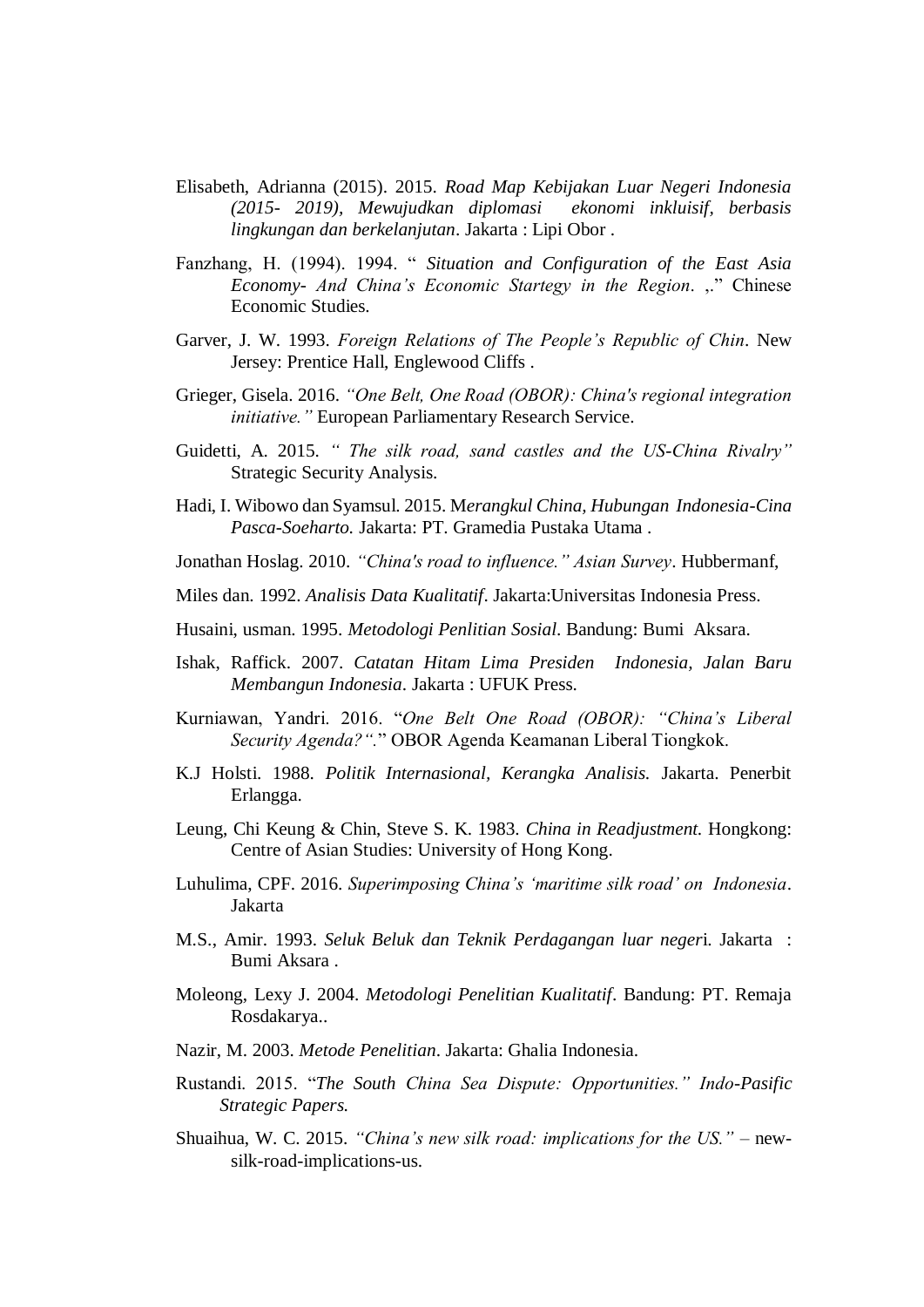- Singer, David J. 1969*. International Politics an foreign policies*. London: Penerbit Collier Macmillan.
- Suropati Untung, Sulaiman Yohannes, Montratama Ian. 2016. Arungi Samudrra *Bersama Sang Naga. Sinergi Poros Maritim Dunia dan Jalur Sutra Maritim.* Jakarta: Kompas Gramedia .
- Xiaoxiong. 2012. "*Chinese Foreign Policy in Transition: Understanding China's Peaceful Development." China's National Interests: Exploring the Domestic Discourse* 76-106.
- Yin, Robert K. 2008. *Case Study Research: Design and Methods* (Applied Social Research Methods. Illinois: Sage Publications.
- Yustika, Ahmad. 2002. *Pembangunan dan Krisis :Memetakan Perekonomian Indonesia*. Jakarta : Grasindo.

## **Jurnal**

- Alsyahrin, M Najeri. 2018. "*China versus Amerika Serikat: Interpretasi Rivalitas Keamanan Negara Adidaya Di Kawasan*." JurnalUnair.
- Angel Damayati. 2017. *Indo-Pacific Maritime Cooperation: ASEAN Mechanisms on Security Towards Global Maritime* . ." Global and Strategy Journa Vol. 13, Sssue 1.
- Kartini, indriana. 2015. *"Kebijakan Jalur Sutra Baru dan Impikasinya bagi Amerika Serikat*". LIPI Jurnal .Kementerian Pertanian RI 2015. Studi Bersama Persamaan dan Perbedaan Sistem
- Kenzie, Mac Asido. 2016. "*Awal strategi Perwujudan Jalur sutra abad 21 melalui good neighborhood policy China di kawasan Asia Tengah dan Asean."* ISAFIS JOURNAL.
- Kurniawan, Yandri. 2016. "One Belt One Road (OBOR): "*China's Liberal Security Agenda?"." OBOR Agenda Keamanan Liberal Tiongkok*. LIPI. 2016. Superimposing China's 'maritime silk road' on Indonesia. jakarta.
- Rustandi. 2015. "*The South China Sea Dispute: Opportunities." Indo-Pasific Strategic Papers.*
- Rusydati, Arini. 2014. "*Hubungan Indonesia-China pasca Normalisasi tahun 1990."* Jurnal Analisis Hubungan Internasiona Vol.3 No.1.
- Suryadinata, Leo. 1998. *Politik Luar Negeri Indonesia di bawah Soeharto.* Jakarta: LP3ES.
- Yuliati. 2013. *"Perspektif Kemaritiman Indonesia dan Kawasan Asia Tenggara Lainnya."* vol 3.